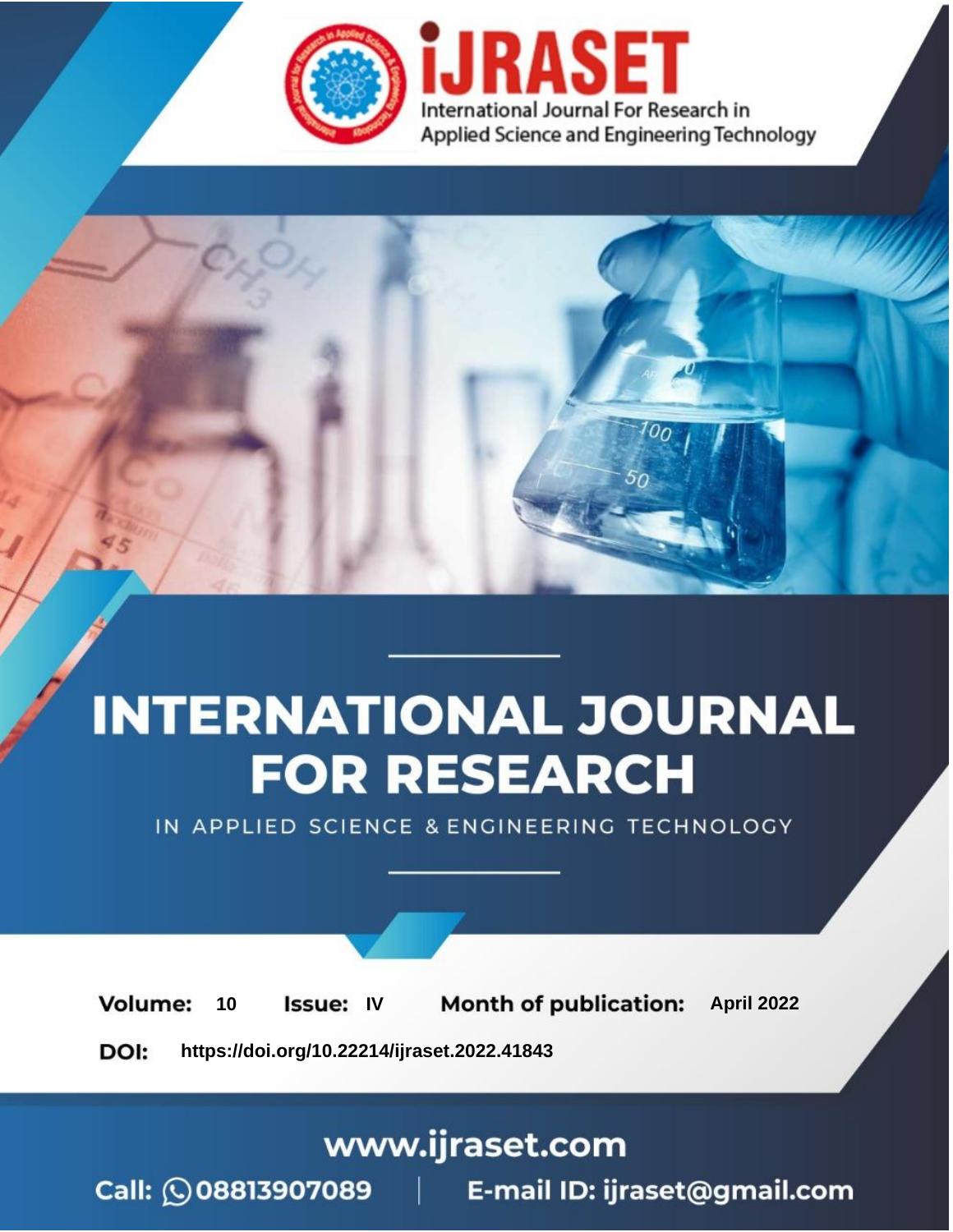

### **A Survey on Blockchain Based Documentation Verification**

Jashuva Peyyala

*Final Year PG Student, School of CS & IT, Jain Deemed-to-be University, Bengaluru*

*Abstract: Secure Doc verifier is a document verifier, a model that is used to verify educational certificates and organizational documents. The Prime factor of this model is to give a possible solution to the duplication of certificates in the educational system. And also, time consumption in the verification process and money used to spend on the third-parties services for the verification process. the proposed model achieves the security in the verification process and gives the transparent in the verification process.to achieve these all factors this model is implemented on blockchain network. blockchain is one of the secure and transparent networks.*

*Apart from blockchain, IPFS is used in this model to store documents on a decentralized storage space. IPFS is a decentralized storage network, that stores any type of data on decentralized file storage. with decentralization this model achieves more secure and kept private. Not like centralized system that takes ownership on users' data.*

#### **I. INTRODUCTION**

#### *A. Blockchain*

As the title proposes, blockchain may be a developing chain of pieces (records) that holds information of transaction taking put over the web. Each block (record) contains information within the frame of coding that's organized in a chronological manner. A blockchain is basically an advanced ledger (database) of transactions that's duplicated and distributed over the complete network of computer systems on the blockchain. Each block within the chain contains a number of transactions, and each time a new transaction happens on the blockchain, a record of that transaction is included to each participant's ledger. The primary reason of the blockchain is to permit fast, secure and transparent peer to peer transactions. It could be a trusted, decentralized network that allows for the transfer of digital values such as currency and data.

This model using blockchain to achieve the transparency and security over the documents (certificate) distribution and verification. This proposed model needs to give a clear view to the verifier that the document is issued by the legitimate distributor (organization) and to validate the legitimate user this model records every transaction happens by the organization and stores the transactions on the blockchain. In this way this model can rid of intermediation in the distribution and verification .and achieves the transparency and take over the duplication in certificate distribution and a secure verification process.

#### *B. IPFS*

IPFS is a pee-to-peer network. this is a protocol that is used to store the documents, images, ant type of documents that's store as well as sharing the data on distributed file system. before blockchain no one doesn't no what is distributed storage and after that distributed storage comes in to web and now ruling the entire web. The purpose of the IPFS is to give a censor free data to anyone on the web that no one has control over the data, the has been shared over two individual users.

Prime factors to pick ipfs for this model:

- *1)* Higher bandwidth
- *2)* Free of cost
- *3)* Censorship-free
- *4)* Safety and secure
- *5)* Resilient internet

Apart from blockchain and IPFS this model is implemented by using few more technologies that are surfing over the web. For front end this model builds by reactjs a framework built-in by JavaScript, and solidity to transmit the data to the blockchain and a encryption model used in this model, that is cryptojs a client side encryption model used to encrypt the documents uploaded by the issuer(organization).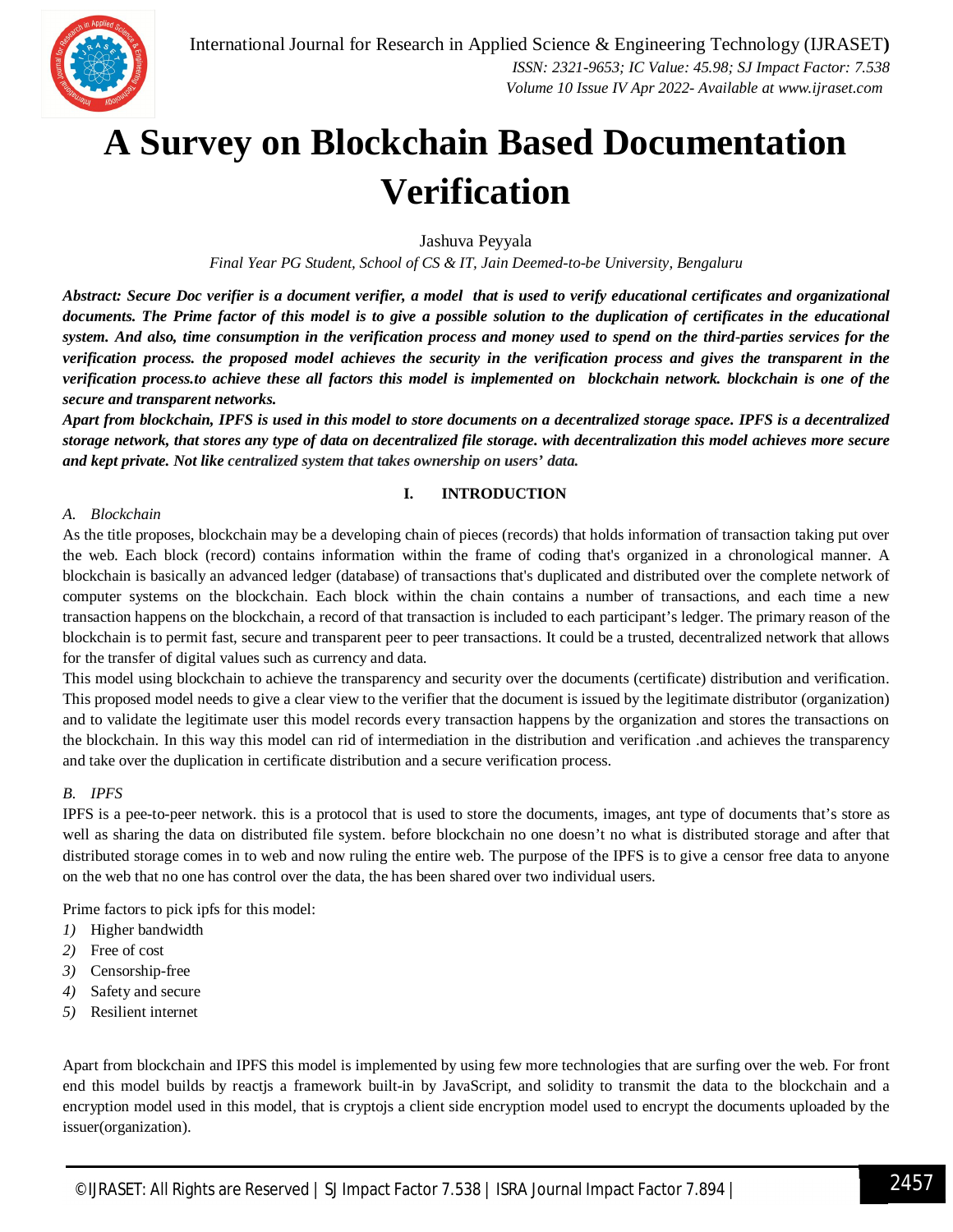

#### International Journal for Research in Applied Science & Engineering Technology (IJRASET**)**  *ISSN: 2321-9653; IC Value: 45.98; SJ Impact Factor: 7.538 Volume 10 Issue IV Apr 2022- Available at www.ijraset.com*

*C. Proposed Model*

the model main focus on the meta data transfers between the verifier and the distributor(organization). This model build on reactJs framework and backend on solidity is to migrate the data to the blockchain that has been passed by user. The IPFS will store the document uploaded by the distributor and pass a hash to identify the uploaded document.as IPFS is globally available storage anyone who has the hash (CID) can able to access the document for this issue this model encrypts the document before upload to the IPFS. For that purpose, a client-side encryption model is used in this model. JavaScript has a library called CryptoJS. This library is used to encrypt the document by adopting the AES encryption mechanism. When it comes to encryption AES sits at the top. till now there's no cracking methos has found for AES so encryption is safe in hands. with this if the uploaded IPFS hash in evil hands they can't do nothing with it since the document is in encrypted format.

| S.No           | Research                                                                                                            | Date        | <b>Authors</b>                                                                |
|----------------|---------------------------------------------------------------------------------------------------------------------|-------------|-------------------------------------------------------------------------------|
|                | Blockchain Technology: Emerging<br>Applications and Use Cases for<br>Secure and Trustworthy Smart<br><b>Systems</b> | August 2020 | Danda B. Rawat *, Vijay Chaudhary<br>and Ronald Doku                          |
| $\overline{2}$ | An Overview of Smart Contract and<br>Use Cases in Blockchain<br>Technology                                          | June 2017   | Bhabendu Kumar Mohanta,<br>Soumyashree S Panda, Debasish Jena                 |
| 3              | A Review of Usability and Security<br><b>Evaluation Model of Blockchain</b><br><b>Technologies</b>                  | April 2020  | PallabBanerjee, Biresh kumar,<br>Amarnath Singh, Harsh Prasad4,<br>Bittu Raj5 |

#### **II. RELATED WORK**

*1) Research 1:* Danda B. Rawat et.al proposed model "Blockchain Technology: Emerging Applications and Use Cases for Secure and Trustworthy Smart Systems "

Overview: Blockchain, also known as a distributed ledger technology, stores different transactions/operations in a chain of blocks in a distributed manner without needing a trusted third-party. Blockchain is proven to be immutable, which helps with integrity and accountability, and, to some extent, confidentiality through a pair of public and private keys. Blockchain has been in the spotlight after the successful boom of Bitcoin. There have been efforts to leverage salient features of Blockchain for different applications and use cases. This paper presents a comprehensive survey of applications and use cases of Blockchain technology for making smart systems secure and trustworthy. Specifically, readers of this paper can have a thorough understanding of applications and use cases of Blockchain technology



Figure 1. Traditional centralized ledger technology with a trusted third-party.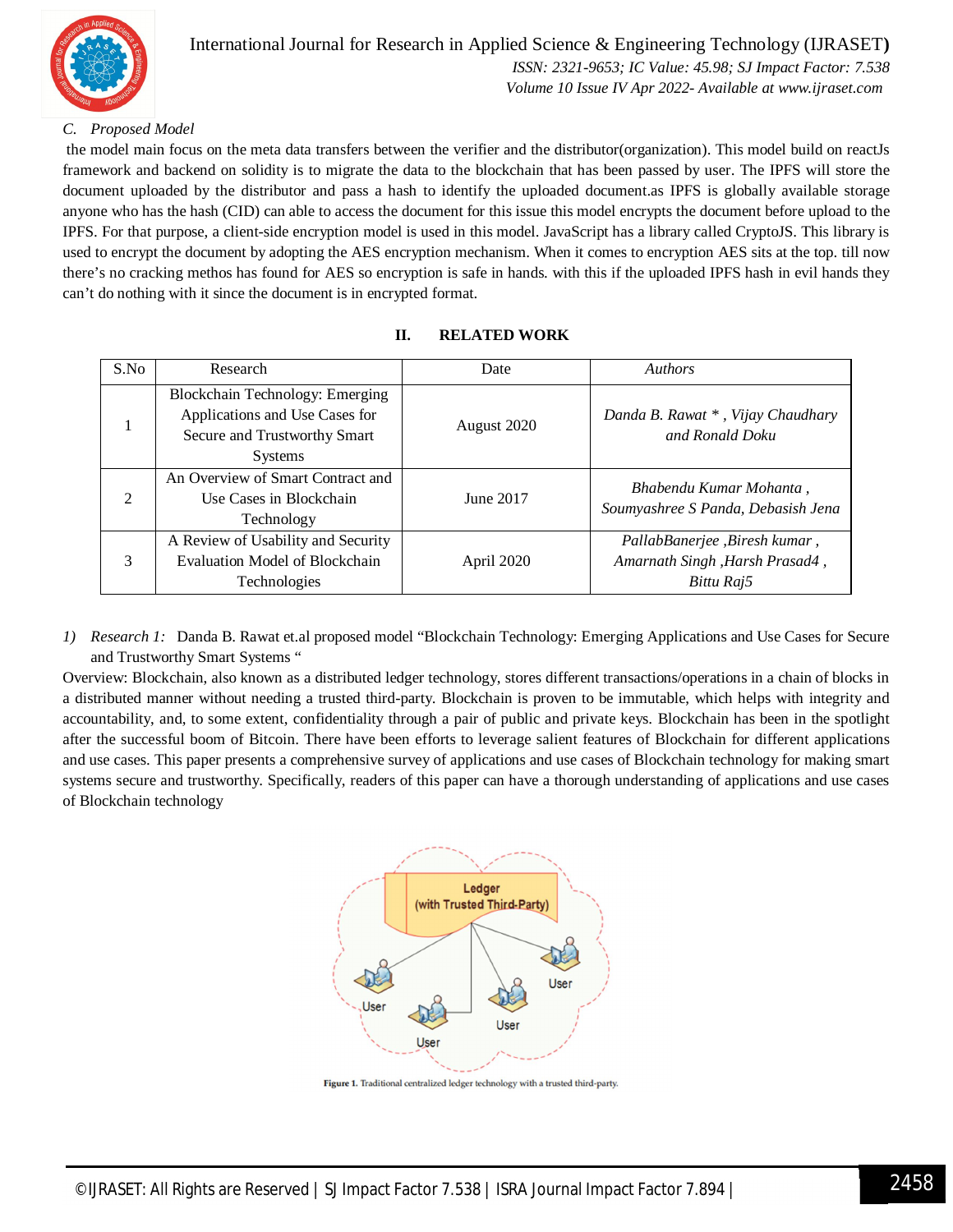International Journal for Research in Applied Science & Engineering Technology (IJRASET**)**  *ISSN: 2321-9653; IC Value: 45.98; SJ Impact Factor: 7.538*



 *Volume 10 Issue IV Apr 2022- Available at www.ijraset.com*

*2) Research 2:* Bhabendu Kumar Mohanta El.al Proposed Model " An Overview of Smart Contract and Use Cases in Blockchain Technology "

Overview: In the last decade blockchain technology become mainstream research topic because of its decentralized, peer to peer transaction, distributed consensus, and anonymity properties. The blockchain technology overshadows regulatory problem and technical challenges. A smart contract is a set of programs which are self-verifying, self-executing, and tamper-resistant. Smart contract with the integration of blockchain technology is capable of doing a task in real-time with low cost and provide a greater degree of security. This paper firstly, explains the various components and working principles of the smart contract. Secondly, identify and analyze the various use cases of the smart contracts along with the advantage of using smart contracts in blockchain applications. Lastly, the paper concludes with challenges that lie in implementing smart contracts the future real-life scenarios.



*3) Research 3:* PallabBanerjee ,Biresh kumar Proposed model " A Review of Usability and Security Evaluation Model of Blockchain Technologies "

Overview: In the modern trends of evolution Blockchain has received extensive attention recently. In the race of digitalization, the world is looking on the technology that can fuel financial transaction significantly, Thus Blockchain provide such types of facilities. As we know, Blockchain is a decentralized peer-to-peer network that was designed in order to remove the involvement of a third party in transactions. But due to its extensive use on a large scale, there is a huge problem with security and scalability. This paper aims to provide a review of the Usability and Security of some of the blockchain Technology in different categories: Public, Consortium, and Private on different application Models such as Smart Contracts, the Internet of Things, and Cryptocurrency considering different parameters. This paper basically provides a comparative study and coordination between them. We also expand to provide a typical consensus algorithm comparison that governs the blockchain.



#### **III. SYSTEM DESIGN**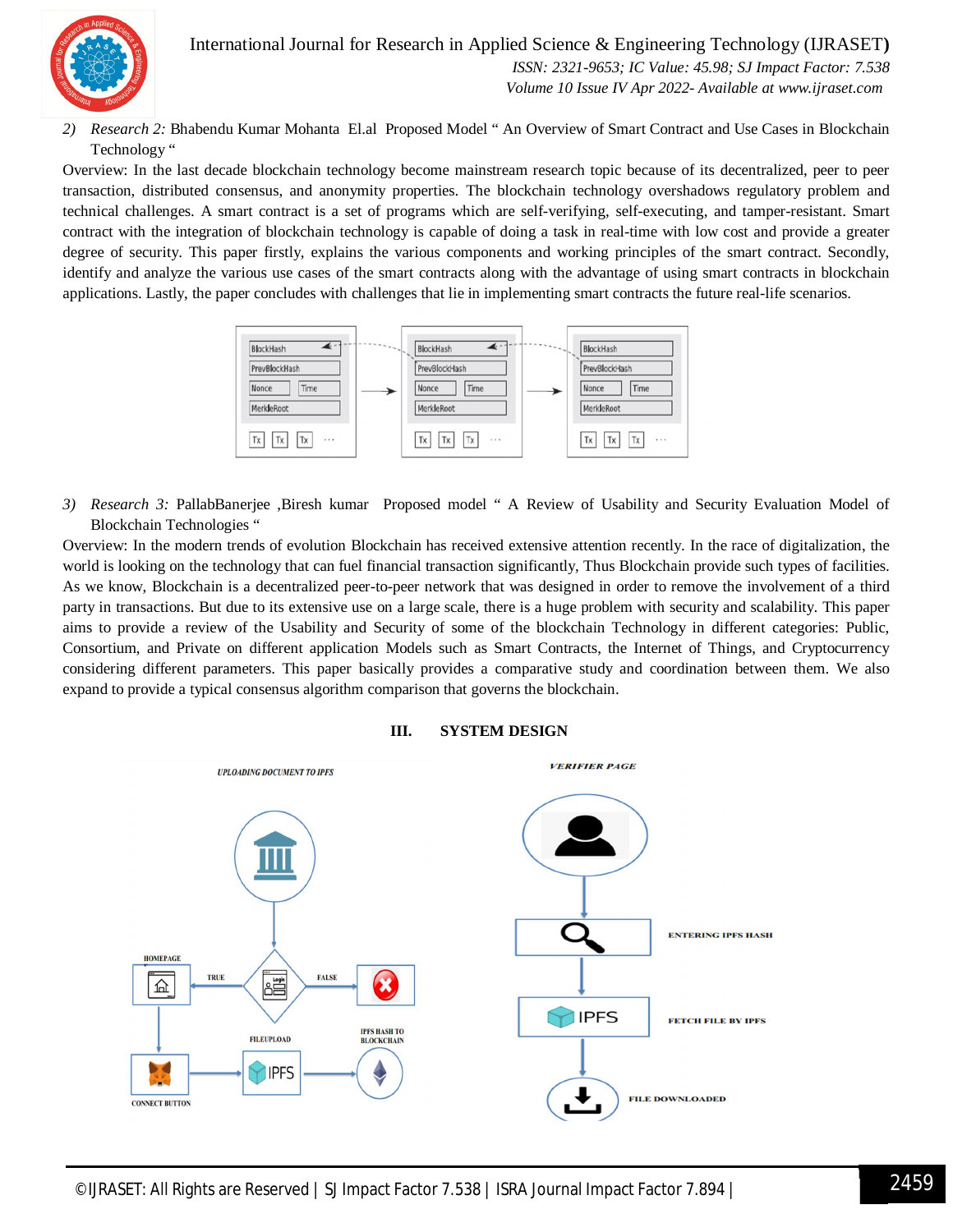

#### International Journal for Research in Applied Science & Engineering Technology (IJRASET**)**

 *ISSN: 2321-9653; IC Value: 45.98; SJ Impact Factor: 7.538 Volume 10 Issue IV Apr 2022- Available at www.ijraset.com*

#### **IV. CONCLUSION AND FUTURE ENHANCEMENT**

To conclude the paper by giving that this model has achieve the purpose, that the documents verification in educational system. And with this model educational or organizational will able to eradicate the fraud in document verification process. This paper proposed a secure and well encrypted model that used to encrypt the educational certificates and upload those certificates to the decentralized file storage. With decentralization user no need panic regarding the server issues or stolen data and endless security. Despite all of that our future plan with this model is to implement access management to organization and a private blockchain that only invited used will able to access those transactions made by the organizations and access management for the registered organizations.